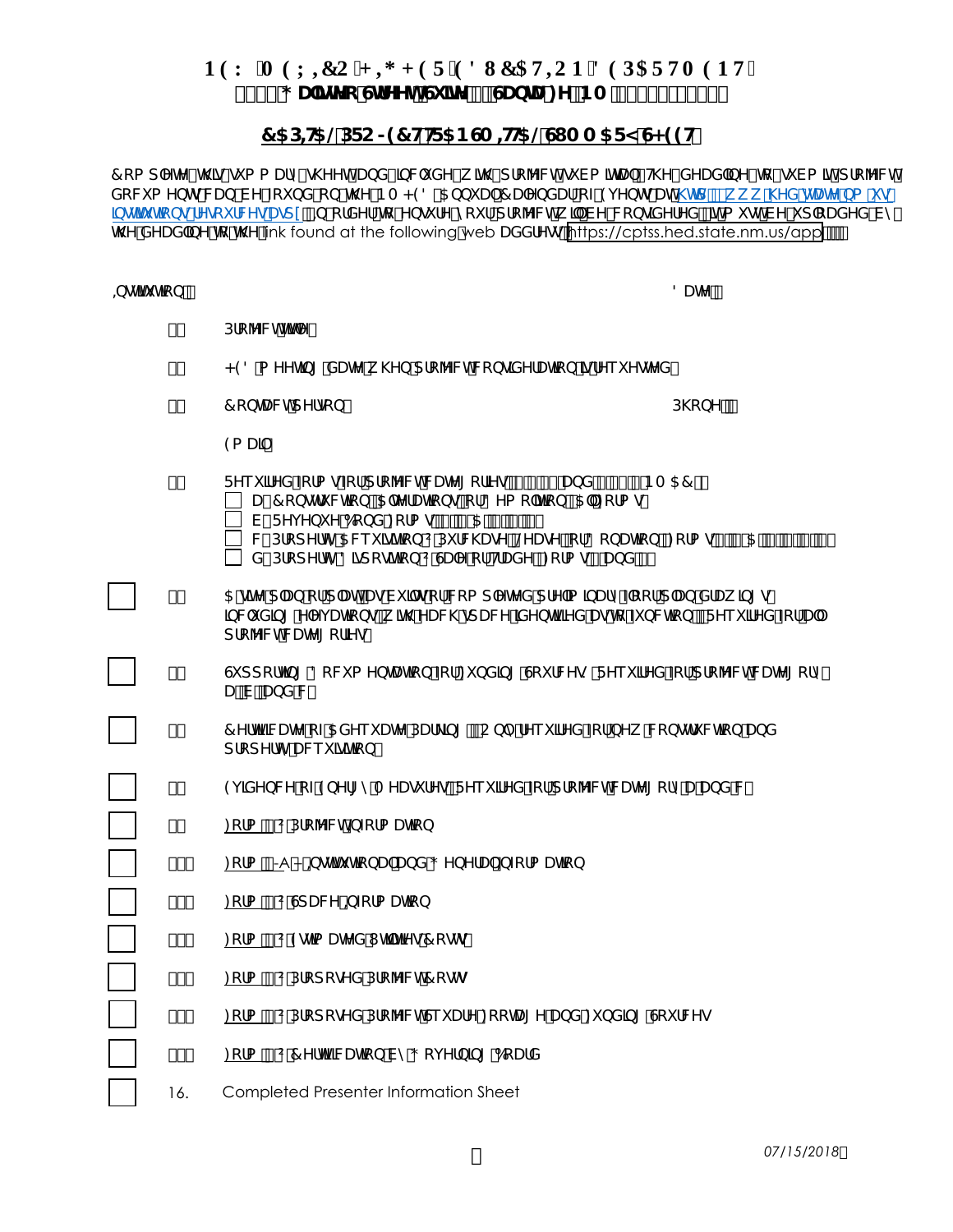### **PGY 'OGZIEQ'J H J GT'GFWECVIQP'FGRCTVOGPV"**

#### **<u>CFA %</u> DFC > 97 H B: CFA 5 HCB**

**GdY** ci hUbX XYZbY U UWC bma q

**bodjhi** hcb.

Cf**[** ]bU`.  $\Box$  8UHY.

Dfc YWHHY.

**FYj lgcb.**  $\Box$  **8UHY.** 

@WhcbcZ:UW]m

5 [ Y c Z: UW]m

8UhY cZ@Ugha dfcj Ya Ybh"

 $H \cap Y$  g c Z Gd U WY k  $\parallel h \parallel$ b : U W  $\parallel m$  ...

- : fcggGeiUfY:cchU[YcZ:UW]]mm
- : fcggGeiUfY:ccHU[YCZZgYh

: YbYfU`BUH fY cZl gY UbX I gYf; fci dgk ]h\]b : UW]]m

Detailed Scope of Work UbX a dUWhic I gYf; fci dg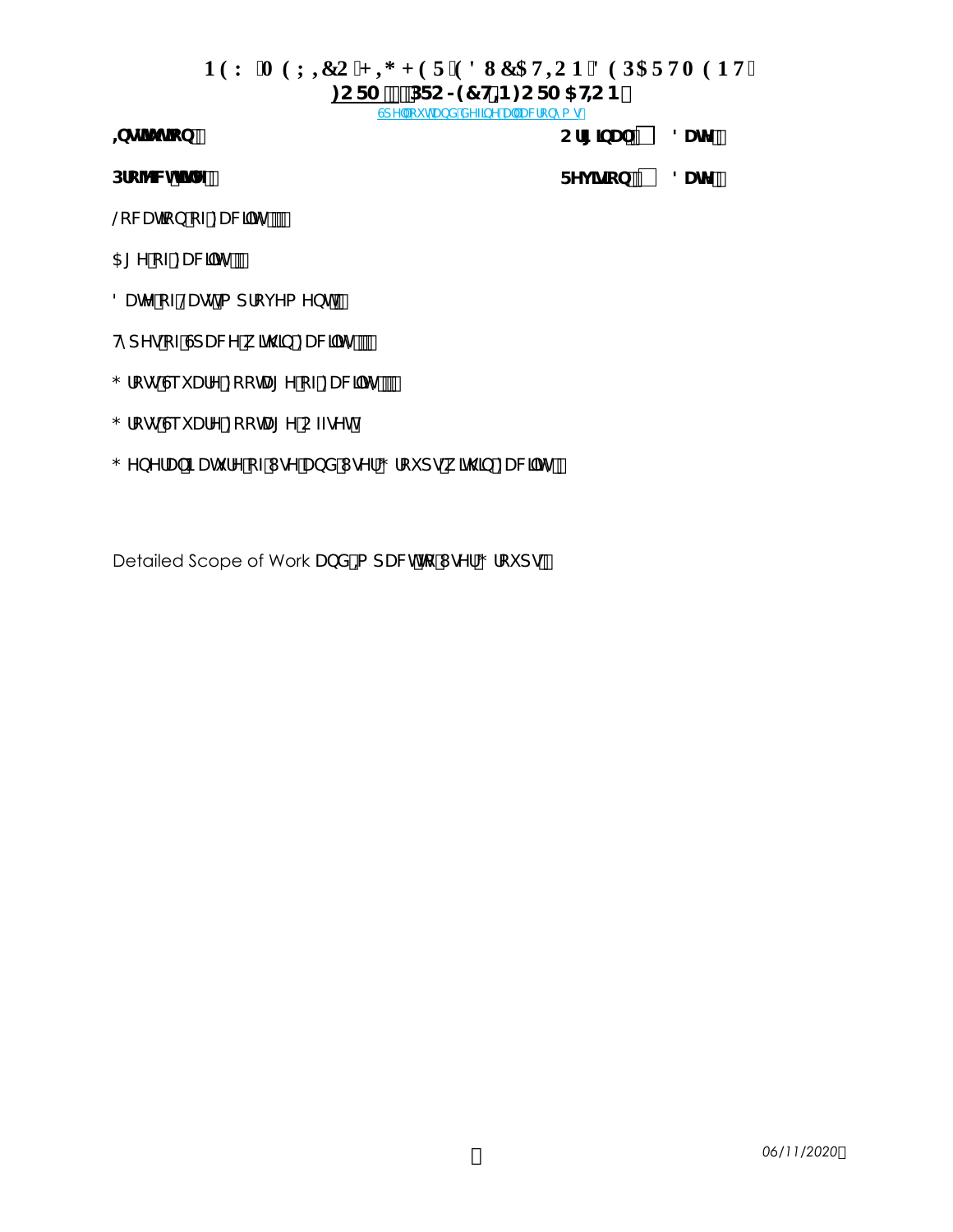# **PGY 'OGZKO'J H J GT'GFWECVKOP'FGRCTVOGPV" <u>CFA %</u> DFC > 97 H B: CFA 5 HCB fW cbMich {</u>**

**, and the set of the set of the set of the set of the set of the set of the set of the set of the set of the set of the set of the set of the set of the set of the set of the set of the set of the set of the set of the s** 

**Drc ^/ Whithey** New York New York New York New York New York New York New York New York New York New York New York New York New York New York New York New York New York New York New York New York New York New York New Yo

8YgMfdhcbcZk\mh\]gdfcYVMlgbYYXYXUbX\ck ]hgUhgZJYgdfc[fUa bYYXg#Ybfc a Ybh#a ]qq]cb.

8YgMfVYhYVCbgYeiYbWYgcZh\gdfcYWhbchfYWY]]b[UddfcjU`

K: Ugh\  $gdfc$  YWh] $b$ Wi XYX Jb h\Y Ubbi U`7 Ud  $b$ U`C i hUmDUb gi Va  $b$ hYX hc <98. If yes provide year included. IZbchdfcj KY fYUqcbk\m

 $\mathcal I$ h gi $\mathcal V$ ei Yohk UqibWi XYX ib UdfYj ci gifYW ca a YbXUhicb Zcf@Y [ ]qUhij Y Zi bX ]b [  $\check z$ dfcj XY bZcfa Uhcb cb X ZZY fYbWY gZfca bhlU fY Wca a YbX Uhcb hc W ffY bhdfc Y Wh fYei Yoh<sup>"</sup>

Provide detailed information on the impact this project will have on Operations and Maintenance budgets? What source of funding will be used to cover these costs?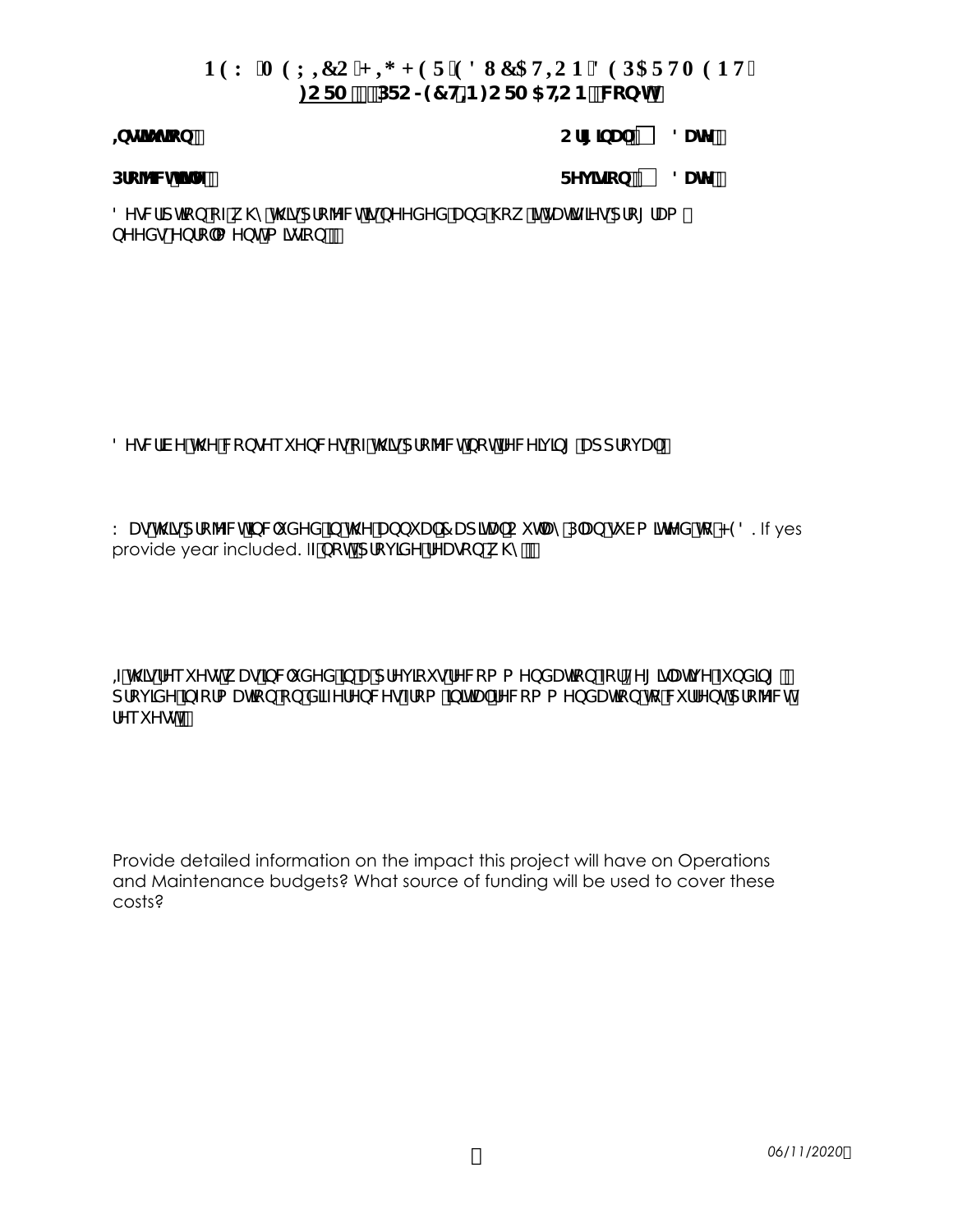# PGY 'O GZIEQ'J H J GT'GFWECVIQP'FGRCTVOGPV"

# : CFA %5. BGHH HCB5@5B8; 9B9F5@B: CFA 5HCB

## bgih hcb.

Cf[[]bU`. down.

Dfc YWHHY.

FYj ]g]cb. 3UHY.

| 7i ffYbhl-chU`C b! 7 Ua di g9bfc ``a Ybhi : U``GYa YgYf`                            |                                            |  |  |  |
|-------------------------------------------------------------------------------------|--------------------------------------------|--|--|--|
| <yux7cibh< th=""><th><math>\therefore</math> H<math>\theta</math>.</th></yux7cibh<> | $\therefore$ H $\theta$ .                  |  |  |  |
| _ı ; fck h\2fca <b>dfYj]cigmYUf</b>                                                 | 5   YfU[Y   fck h\]bdfYj]cig <b>)!mYUf</b> |  |  |  |
| dYfcX                                                                               |                                            |  |  |  |

| 7i ffYbhi c 27 Ua di g 9bfc ``a Ybhfk YV! VUgYX cf 8]g UbW `9X' EYHWL I : U ``GYa Yg Yf |                                            |  |  |  |
|-----------------------------------------------------------------------------------------|--------------------------------------------|--|--|--|
| <yux 7="" bhi<="" ci="" th=""><th><math>\therefore</math> HQ.</th></yux>                | $\therefore$ HQ.                           |  |  |  |
| ___i; fck h\ 2fca <b>dfYj]cigmYUf</b>                                                   | i 5   YfU[Y [fckh\]bdfYj]cig <b>)!mYUf</b> |  |  |  |
|                                                                                         | dYficX                                     |  |  |  |

| H]hcb i: U`GYa YghYf                                                         |                                                                                |                                   |  |  |
|------------------------------------------------------------------------------|--------------------------------------------------------------------------------|-----------------------------------|--|--|
| 7 iffYbhH ]hcbDYfGYaYdnYf. "_<br>7iffYbhH]h]cbDYf7fYX]h <cif. <u="">[</cif.> |                                                                                |                                   |  |  |
| A cbh\#mYUfdYfgYa YghYfhi]h]cbkUg<br>$U$ gh]bWfYUgYX. $\frac{H}{2}$          | 5a ci bhcZ`UghdYf<br>gYa YghYfhi]h]cb`]bWfYUgY.<br>$\sim$ $\sim$ $\sim$ $\sim$ | ∵∵i 7∖Ub[Y<br>  Zfca ∵Ugh]bWfYUgY |  |  |

| Dfc[fUa '9bfc``a Ybh6Y]b[ 'GYfj YX'Vmh\]gDfc YVWil : U``GYa YglYf' |                                       |  |  |  |
|--------------------------------------------------------------------|---------------------------------------|--|--|--|
| <yux 7="" bh<="" ci="" th=""><th>: H9.</th></yux>                  | : H9.                                 |  |  |  |
| i ; fck h∖ zfca <b>dfYj]cigmYUf</b>                                | ___i 5jYfU[Y[fckh\]bdfYj]ciq%A\$!mYUf |  |  |  |
|                                                                    | dYficX                                |  |  |  |

| 6cbX]b[ =bZcfa Uhcb                                                |  |  |  |  |  |
|--------------------------------------------------------------------|--|--|--|--|--|
| fro VY Wca d'YHYX TCWU VcbX dfcWYYXgUfY i gYX Zcf dfc YWiZ bX]b[ Ł |  |  |  |  |  |
| Acbh\#mYUfcZacghfYWYbh`cWU`VcbX]cpiY.<br>5 agY agY X J U i Uh c b. |  |  |  |  |  |
| CihdUbXb[8YVh                                                      |  |  |  |  |  |
| 5i UTUV Y 7 UdUWm                                                  |  |  |  |  |  |

| Dfc YWGWYXi 'Y'                    |                                          |  |  |  |
|------------------------------------|------------------------------------------|--|--|--|
| Acbh\#mYUfdfcdcgYXWcbghfiWh]cb     | Acbh\#mYUfdfcdcgYXWcbghfiWh]cbWcadƳh]cb` |  |  |  |
| $\mathsf{q}$ UfhXUhY. $\mathsf{m}$ | XUHY. #                                  |  |  |  |

7 ca a Ybhg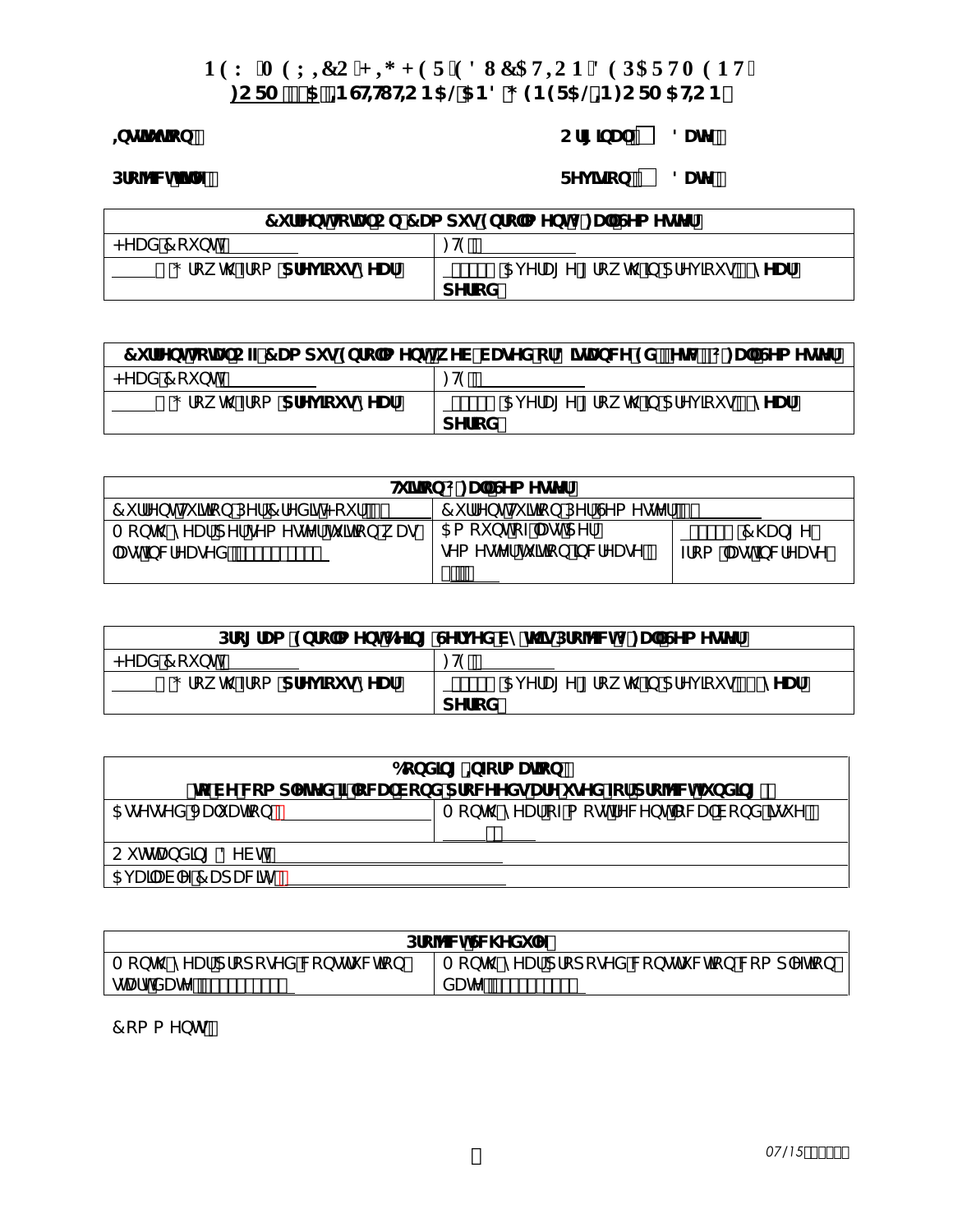# **NEW MEXICO HIGHER EDUCATION DEPARTMENT FORM 2: SPACE INFORMATION**

### **Institution:** Date: **Original:** Date:

**Project title:** Date: **Revision:** Date:

List the Net Assignable Square Feet (NASF) and Net Usable Square Feet (NUSF) of spaces to be constructed, altered, or demolished by this project. Definitions of classifications used below may be found in "Postsecondary Education Facilities Inventory and Classification Manual" (FICM) published by the U.S. Department of Education.

| <b>CLASSIFICATION</b><br><b>CODE</b> | <b>TYPE OF SPACE</b>                   | <b>DEMO</b>         | <b>NEW</b>     | <b>ALTERATION</b>                           | % OF NUSF<br>(NEW & ALT) | $\psi_{\downarrow}$ |
|--------------------------------------|----------------------------------------|---------------------|----------------|---------------------------------------------|--------------------------|---------------------|
| 100                                  | Classroom                              | $\overline{0}$      | $\mathbf{0}$   | $\mathbf 0$                                 | $\mathbf{0}$             |                     |
| 200                                  | Laboratory                             | $\mathbf 0$         | $\mathbf 0$    | $\pmb{0}$                                   | $\mathbf{0}$             |                     |
| 300                                  | Office                                 | $\overline{0}$      | $\overline{0}$ | $\mathbf 0$                                 | $\mathbf{0}$             |                     |
| 400                                  | Study                                  | $\mathbf 0$         | $\mathbf 0$    | $\mathbf 0$                                 | $\mathbf 0$              |                     |
| 500                                  | Special                                | $\overline{0}$      | $\overline{0}$ | $\mathbf 0$                                 | $\mathbf{0}$             |                     |
| 600                                  | General                                | $\mathbf 0$         | $\mathbf 0$    | $\pmb{0}$                                   | $\mathbf 0$              |                     |
| 700                                  | Support                                | $\overline{0}$      | $\mathbf{0}$   | $\mathbf 0$                                 | $\mathbf{0}$             |                     |
| 800                                  | Health                                 | $\pmb{0}$           | $\pmb{0}$      | $\mathbf 0$                                 | $\mathbf 0$              |                     |
| 900                                  | Residential                            | $\overline{0}$      | $\mathbf{0}$   | $\mathbf 0$                                 | $\mathbf{0}$             |                     |
|                                      | TOTAL NET ASSIGNABLE AREA (NASF)       | $\mathbf 0$         | $\mathbf{0}$   | $\mathbf 0$                                 | $\mathbf 0$              |                     |
| <b>WWW</b>                           | <b>Circulation Area</b>                | $\overline{0}$      | $\overline{0}$ | $\mathbf 0$                                 | $\mathbf 0$              |                     |
| <b>XXX</b>                           | <b>Building Services Area</b>          | $\mathbf{0}$        | $\overline{0}$ | $\mathbf 0$                                 | $\mathbf 0$              |                     |
| <b>YYY</b>                           | Mechanical Area                        | $\mathbf 0$         | $\mathbf 0$    | $\mathbf 0$                                 | $\mathbf 0$              |                     |
|                                      | <b>TOTAL NONASSIGNABLE ARE5</b>        | $\cdots$ 0 $\cdots$ |                |                                             | . <u>0</u>               | B <i>=</i> 7 Œ ∶H   |
| TOTAL NET USABLE AREA (NUSF)         |                                        | $\mathbf 0$         | $\Omega$       | $\mathbf{0}$                                | $\mathbf 0$              | $\mathbf{0}$        |
| <b>TARE</b>                          |                                        |                     |                |                                             |                          | <b>ЮНБС</b>         |
|                                      | <b>TOTAL PROJECT GROSS SQUARE FEET</b> | $\mathbf 0$         | $\mathbf 0$    | $\mathbf 0$                                 |                          | $\mathbf 0$         |
| FINAL PROJECT GROSS SQUARE FEEH      |                                        |                     |                |                                             | $\mathbf 0$              |                     |
| ORIGINAL BUILDING GROSS SQUARE FEET  |                                        |                     |                |                                             | $\pmb{0}$                |                     |
|                                      | FINAL BUILDING GROSS SQUARE FEET       |                     |                |                                             |                          | $\mathbf 0$         |
|                                      |                                        |                     |                | FINAL BUILDING GROSS SQUARE FEET DIFFERENCE |                          | $\pmb{0}$           |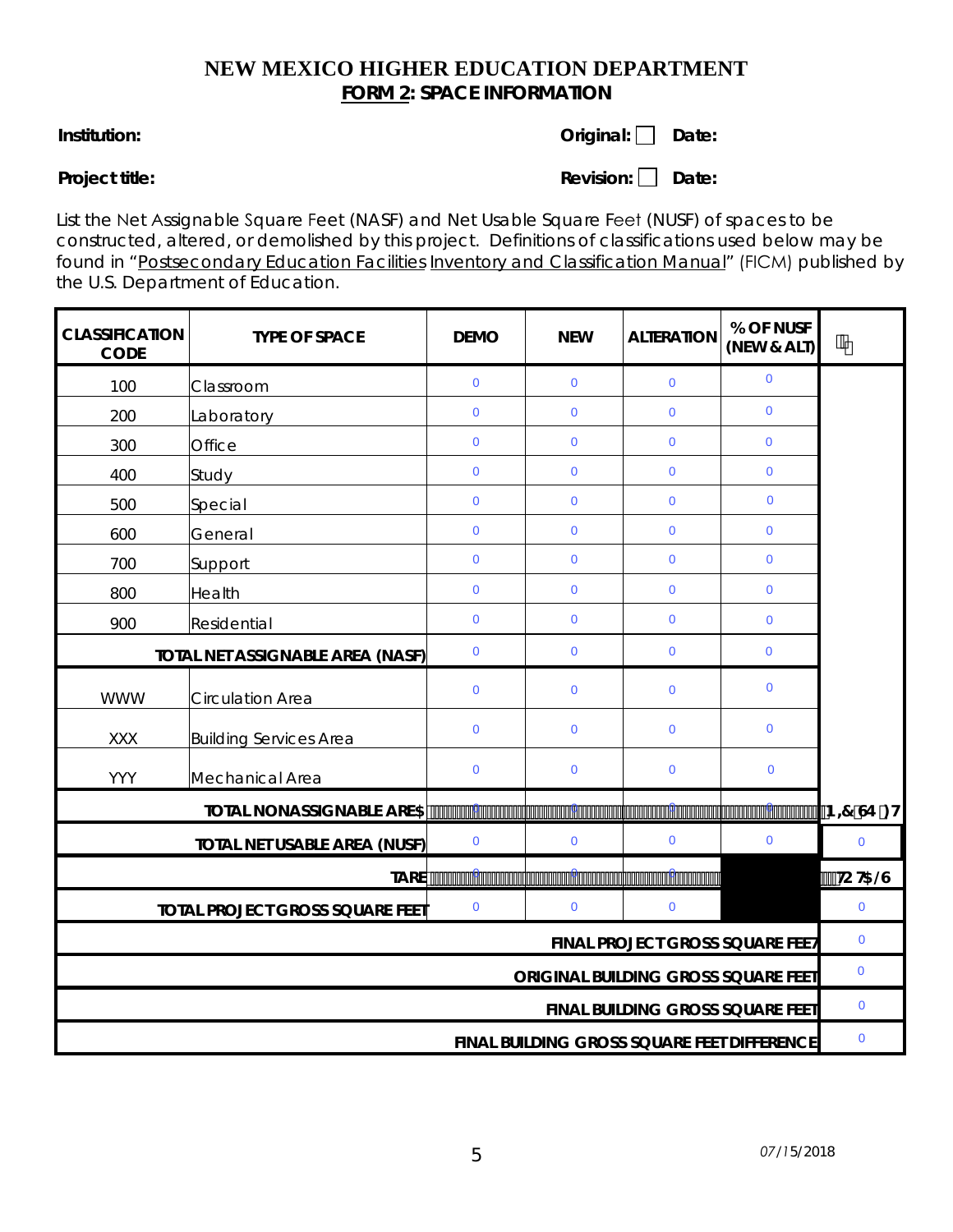## **PGY 'OGZIEQ'J H J GT'GFWECVIOP'FGRCTVOGPV'' )250(67,0\$7('87,/,7Y COSTS AND ENERGY EFFICIENCY MEASURES**

#### $\downarrow$ **QVI) 2UIV 2ULIVE 2UIVE 2ULVE 2ULVE 2ULVE 2ULVE 2ULVE 2ULVE 2ULVE 2ULVE 2ULVE 2ULVE 2ULVE 2ULVE 2ULVE 2ULVE**

#### **Drc ^/ Whithey** New York New York New York New York New York New York New York New York New York New York New York New York New York New York New York New York New York New York New York New York New York New York New Yo

H gZ fa gxYg [bYX hc Ygha UhY h Y d fc YWh y ZYWhicb W ffYbhi h] hy g W ghoz UbX hc bchYg Va htU cZg ddcfhb[ XcW a YbHJhcb fY UhYX hc 9bYf[ mGUj b[ A YUq fYq LOW FOLC FULLY TO TO THE THAT THE TO THE THAT THE TO THE THAT THE TO THE THAT THE THAT THE THAT THE THAT THE T

| $:$ CFA I $\circledast$                                                                  | 71 FF9BH<br><b>9LD9BG9G</b> | $9L$ D9B G9G 5: $H$ 9F<br>7 C A DO <del>GHC</del> B | DFC > 97 HP8 5 BBI 5 @ $18 \div 9987969$ K 99B<br>71 FF9BH5B8<br>$DFC > 97$ H98 f $\check{Z}$ CF ! E |
|------------------------------------------------------------------------------------------|-----------------------------|-----------------------------------------------------|------------------------------------------------------------------------------------------------------|
| $9$ $N$ $Y$ $\cdot$ $G$ $($ $)$ $($ $)'$ $($ $)'$ $($ $')$ $($ $')$ $($ $')$ $($ $)$ $($ |                             |                                                     |                                                                                                      |

7\YW\_Udd`MUV`YVclYgVY`ck.

extra Physician Principles Control Principles Control Principles Control Principles Control Principles Control Principles Control Principles Control Principles Control Principles Control Principles Control Principles Contr

6SDFHLVQRQ, \* 7DUJHW)LQGHUDWWDFKHG /(('&KHFNOLVWDWWDFKHG

Dfc YWh; fYYb GWYYb: YUH fYgUbX 7 ca a Yblg Describe, in detail, the energy measures being implemented: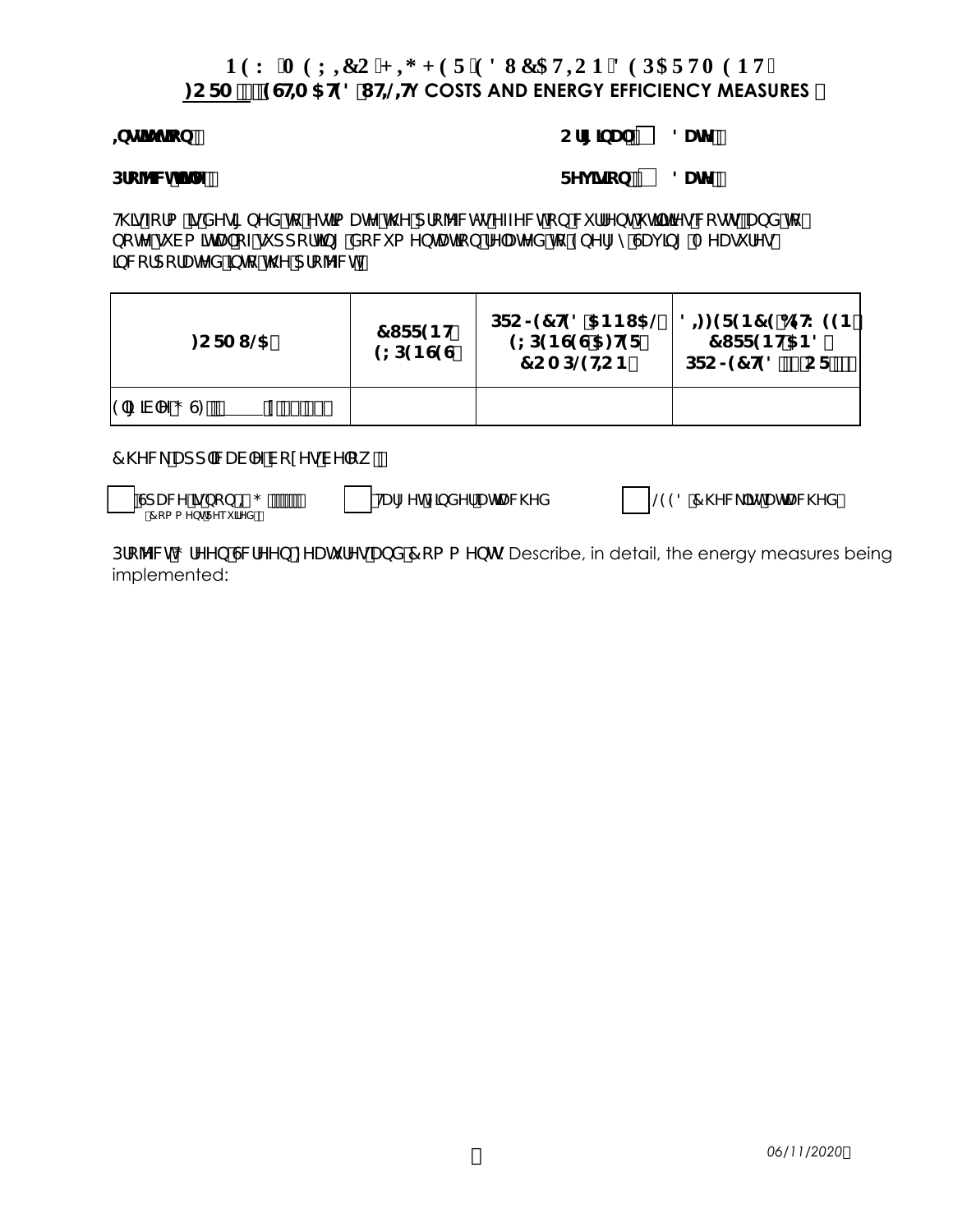# PGY 'O GZIEQ'J I J GT'GFWECVIQP'FGRCTVO GPV" : CFA ( DFCDCG98 DFC>97 H7 CGHG

### both Hcb.

# Cf[[]bU`. down.

Dfc YWHHY.

# FYj ]g]cb. 3UHY.

# $\equiv$  DFC > 97 H6l 8; 9H

|                                                | $+9A G + 37 Q 898 H$                                                                                                               | $CF \neq$ $B5@G$ 6A $EGEB$ |             |                      |  |
|------------------------------------------------|------------------------------------------------------------------------------------------------------------------------------------|----------------------------|-------------|----------------------|--|
| 9LD9B8#F9G                                     | Ю:НБ@7СGH<br>:CF957<9LD9B8+IF9 7CBG+FI7 <u>HCB</u>                                                                                 | B <sub>9</sub> K           |             | 61 8; $9HF9J - 6G/B$ |  |
|                                                |                                                                                                                                    |                            | 5@ OF 5HCBG |                      |  |
| 5" 6i ]X]b[ 7 cgh                              | Building Labor, Materials, All Signage,                                                                                            |                            |             |                      |  |
| %"; YbYfU`                                     | <b>Material Testing &amp; Seismic Testing</b>                                                                                      |                            |             |                      |  |
| &" A YWN Ub MU`#D`i a V]b[                     | <b>Controls, Fire Suppression Systems,</b><br><b>Test &amp; Balance</b>                                                            |                            |             |                      |  |
| ' " 9'Y Wrf WU'                                | <b>Lighting Control Systems, Performance</b><br><b>Testing</b>                                                                     |                            |             |                      |  |
| (" GdYWJU`GmghYagfJcJWYž<br><b>XUHJŽCH\YfŁ</b> | Voice/Data, Wiring Performance<br>Testing, Audio/Video infrastructure,<br>Access Control, Security/Camera's,<br><b>Fire Alarms</b> |                            |             |                      |  |
| ) " 8Ya c`hcb                                  | Interior Demo, HAZMAT & Abatement                                                                                                  |                            |             |                      |  |
| $d = 48 - 5$ ; 7 C G HG $d + C + 5$            |                                                                                                                                    | \$0.00                     | \$0.00      | \$0.00               |  |
| 6" 6i ] h ] b 9e i ] d a Ybh                   | Equipment permanently attached to<br>building and/or infrastructure (Fume<br>hoods, autoclaves, and lab casework)                  |                            |             |                      |  |
| "GhY 8Yj Y`cda Ybh                             |                                                                                                                                    |                            |             |                      |  |
| %" I hj`]h]Yoyĭ ‡o zTUghfi WhifY               | Utilities 5' beyond new building<br>perimeter, relocations and tunnels                                                             |                            |             |                      |  |
| &" @UbXgMUd]b[#G]hY<br>a dfcj Ya Ybhoj         | Free standing lighting, hardscapes,<br>parking                                                                                     |                            |             |                      |  |
| '" 8Ya c`hcb                                   | <b>Building, Site or Parking Removal</b>                                                                                           |                            |             |                      |  |
|                                                |                                                                                                                                    |                            |             |                      |  |
| <b>ІНСНБ@7СВСІҒІ 7НСВ7ССН</b><br>fH7 "7 "Ł     |                                                                                                                                    | \$0.00                     | \$0.00      | \$0.00               |  |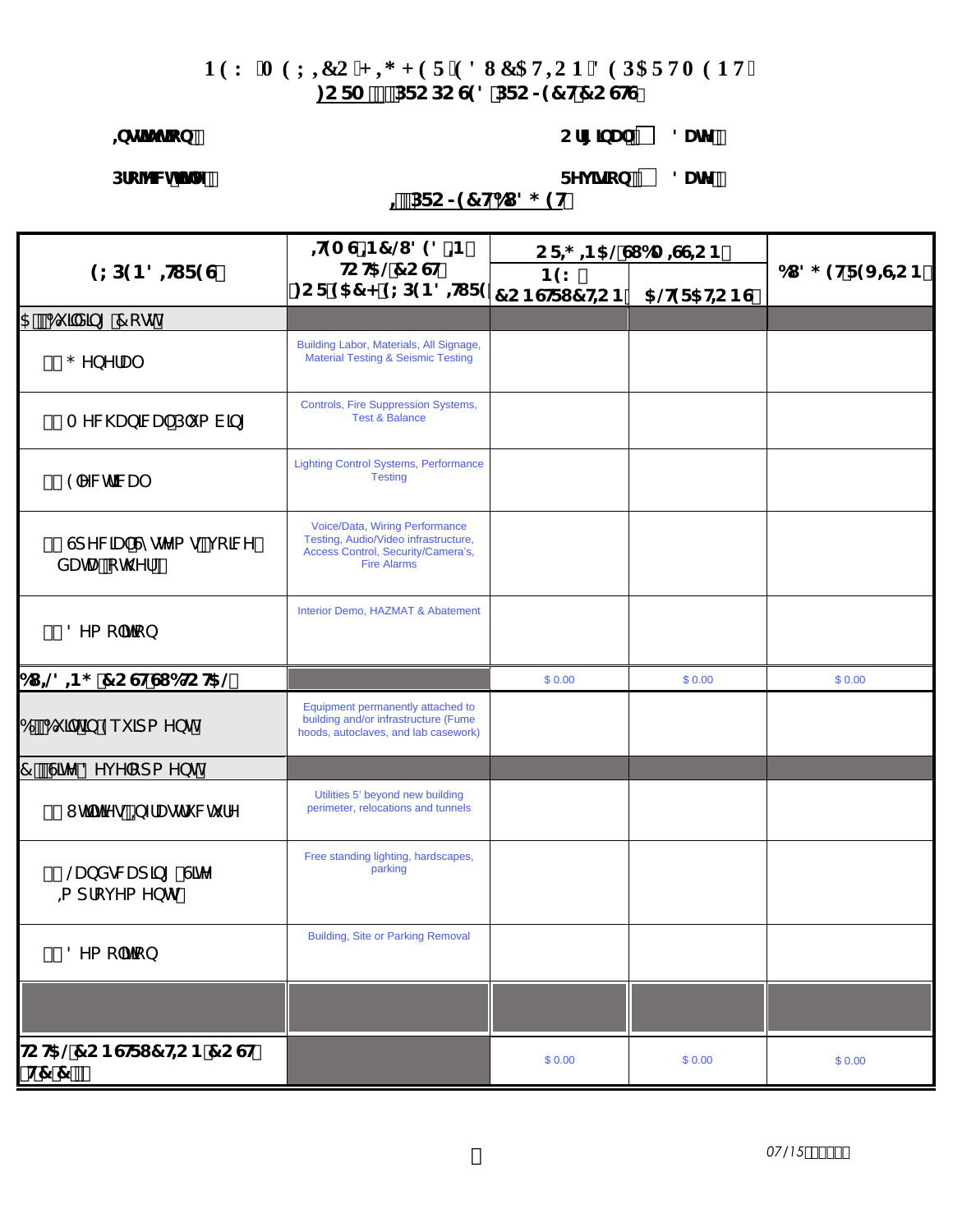# **NEW MEXICO HIGHER EDUCATION DEPARTMENT**

| D. Construction Contingency                            | Not more than 5% for new Construction<br>or 10% for renovations of Total<br>Construction Cost (T.C.C.)                                                                                 |        |        |        |
|--------------------------------------------------------|----------------------------------------------------------------------------------------------------------------------------------------------------------------------------------------|--------|--------|--------|
| E.<br><b>Professional Fees</b>                         |                                                                                                                                                                                        |        |        |        |
| 1. Architectural/Engineering                           | Planning, Programming, Design thru<br><b>Construction and Specialized Services</b>                                                                                                     |        |        |        |
| 2. Project Administration                              | PM Fees, Construction Manager at Risk<br>(CMAR) Pre-Construction Services, IT Admin<br>Fees, Parking Mitigation, Consultant Services,<br>Tax Segregation services fee, Project Reserve |        |        |        |
| 3. Surveys/Commissioning                               | Soils Reports, Environmental Reports,<br><b>Structural Shear Reports</b>                                                                                                               |        |        |        |
| F. Movable Equipment                                   | <b>Special Systems Equipment</b>                                                                                                                                                       |        |        |        |
| G. Other                                               | Site acquisition, etc.                                                                                                                                                                 |        |        |        |
| H. Art in Public Places (1% of<br>State Appropriation) | AIPP or N/A                                                                                                                                                                            |        |        |        |
| I. Gross Receipts Tax                                  | <b>GRT is Not Nested within Costs Above.</b><br>Amount entered will be added to Total<br><b>Project Budget</b>                                                                         |        |        |        |
| J. Gross Receipts Tax                                  | <b>GRT</b> is Nested within Costs Above.<br>Amount entered is included in Total<br><b>Project Budget</b>                                                                               |        |        |        |
| <b>TOTAL PROJECT BUDGET</b>                            |                                                                                                                                                                                        | \$0.00 | \$0.00 | \$0.00 |

## Comments:

Provide information on how the above cost estimates were developed. If developed by an A/E firm, provide the name of the firm and method used for estimating. If developed by the institution, provide method used for estimating.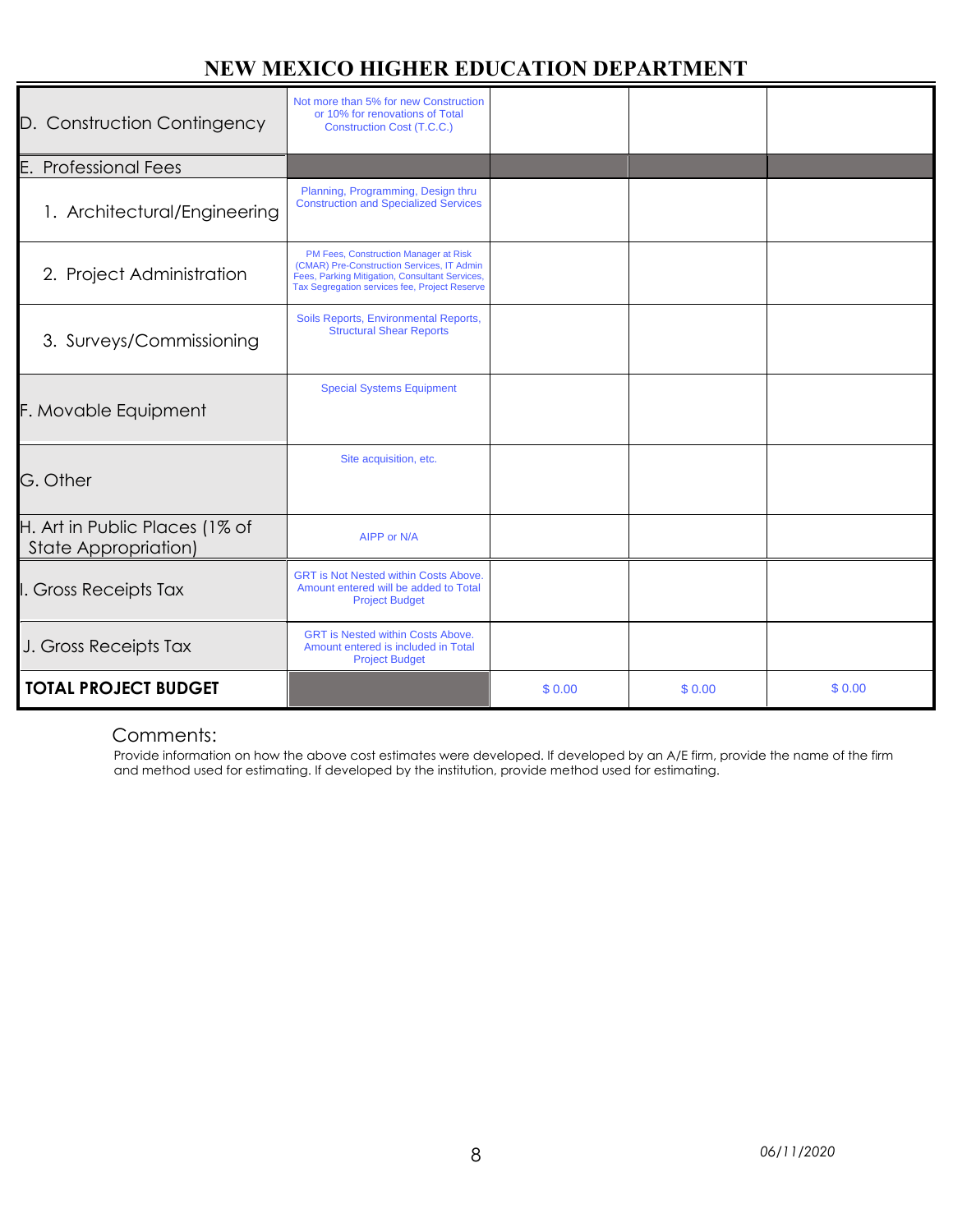### PGY 'OGZÆQ'J K J GT'GFWECVKQP'FGRCTVOGPV" : CFA). DFCDCG98 DFC>97 HGE I 5F9: CCH5; 9 5B8:1B8+B; CCIF79G

#### **bodjhi hjcb.**

### Cf[[]bU`. | 8UHY.

Dfc YWHHY.

# FYj ]g]cb. 3UHY.

| 7 CGHGDOF; FCGGGEI 5F9: CCHfIGE |                                                  |                                  |                |  |  |  |
|---------------------------------|--------------------------------------------------|----------------------------------|----------------|--|--|--|
|                                 | 7 cghi<br> f\Yag5!7 cb:cfa (Ł  BIG Zcf5 YrfUh]cb | ∵G<br><b>ZefBYk 7 cbgfi Wjcb</b> | $7$ cond Yf; G |  |  |  |
| BYK 7 c bot fi Whc b            | \$0.00                                           |                                  | <b>NaN</b>     |  |  |  |
| 5 'h' fUhc ba                   | \$0.00                                           |                                  | <b>NaN</b>     |  |  |  |

| F5HC C: B9HIG56@PHC; FCGGGEI5F9:99HfBIG#, GE |                                                |     |                    |  |
|----------------------------------------------|------------------------------------------------|-----|--------------------|--|
|                                              | BI G<br>fgUa Y UghchU <i>T</i> ica<br>: cfa 8Ł | ; G | F5HC BIG# G fl $E$ |  |
| BYK 7 c bot fi Whc b                         |                                                |     | <b>NaN</b>         |  |
| 5 'h' fUhc bg                                |                                                |     | <b>NaN</b>         |  |

| : $IB8-B$ ; CCIF79<br>9bhYfh\YgcifWYcZZlbX]b[Zcfh\YdfcYWh"<br>HchU'a i gha UHAA H Y 'hchU'd fc Y VhVi X [ Yhcb : cfa (" |                                                 |                                         |                            |  |  |
|-------------------------------------------------------------------------------------------------------------------------|-------------------------------------------------|-----------------------------------------|----------------------------|--|--|
| : i bX]b[ Gci fWY UbX 8YgWf]dh]cb                                                                                       |                                                 | $Cf$ [ $J$ bU $\degree$<br>Gi Va ]gg]cb | 6i X[ Yh<br>FYj <b>gcb</b> |  |  |
| <b>Appropriation Code</b>                                                                                               | Description of Funding Type and Source of Funds |                                         |                            |  |  |
|                                                                                                                         |                                                 |                                         |                            |  |  |
|                                                                                                                         |                                                 |                                         |                            |  |  |
|                                                                                                                         |                                                 |                                         |                            |  |  |
|                                                                                                                         |                                                 |                                         |                            |  |  |
|                                                                                                                         |                                                 |                                         |                            |  |  |
|                                                                                                                         |                                                 |                                         |                            |  |  |
|                                                                                                                         |                                                 |                                         |                            |  |  |
|                                                                                                                         |                                                 |                                         |                            |  |  |
|                                                                                                                         |                                                 |                                         |                            |  |  |
| $H_{\rm C}$                                                                                                             |                                                 | \$0.00                                  | \$0.00                     |  |  |

@chGrUhY5ddfcdf|Uh|cbqUqZc`ckq6cbXGYf|Yg.; C6ICfGH5ICf; &\$IIž8:5.5\$!!!!!! GÓIII cf<6III ž@UkgcZ&\$II žWkUdMYfI žUbXgYWhcbI "H\lg]bZcfa Uhcb gUjUJUVY cb H\Y7DA G k YVgjhY Uh\htd.##Wda g'XZU"gtUhY"ba "i g#": cfU" ch\YfZi bXjb[ ž']ghfYj Ybi Y gci fWY UbX mYUf Vi X[YhYX"